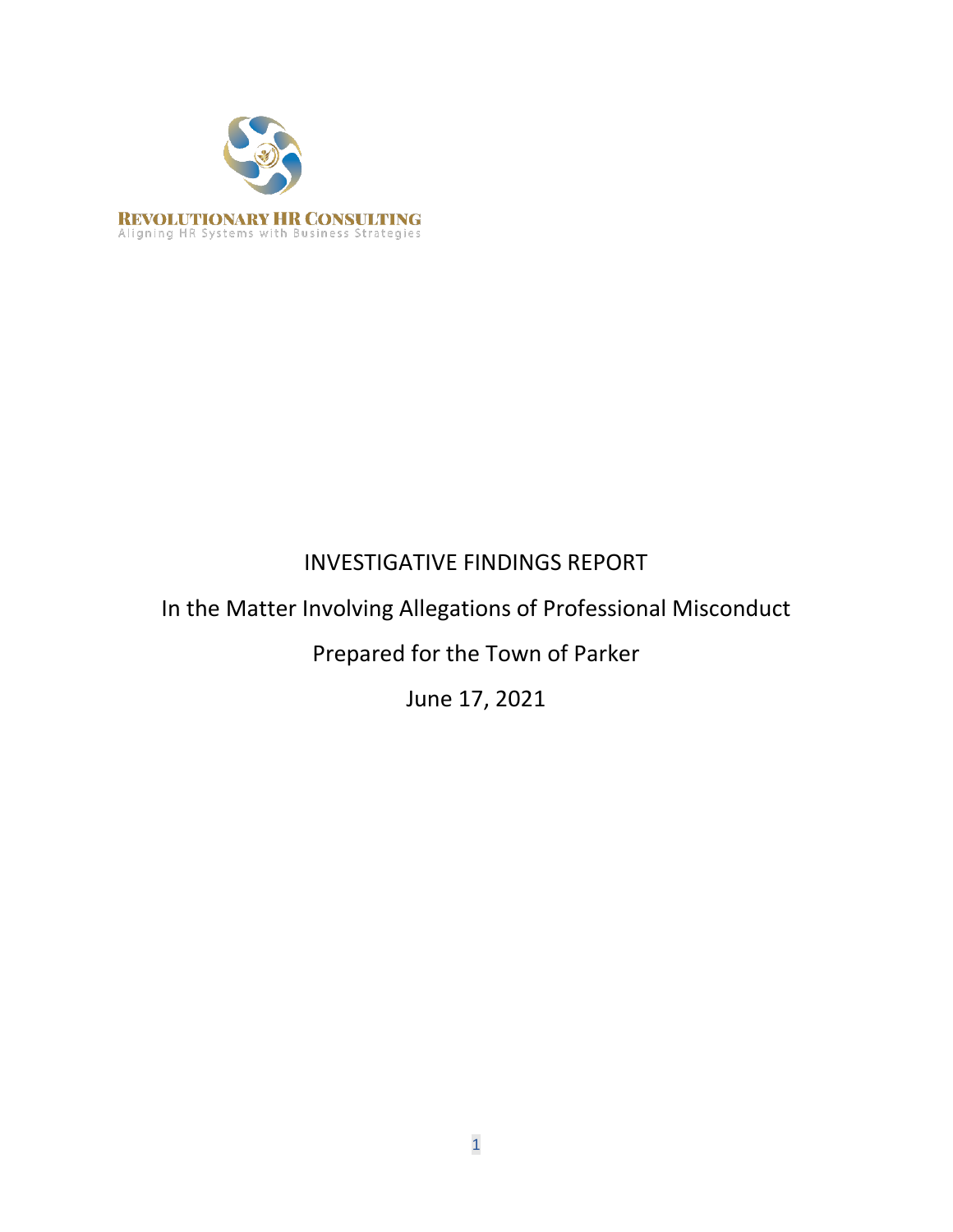# **EXECUTIVE SUMMARY \_\_\_\_\_\_\_\_\_\_\_\_\_\_\_\_\_\_\_\_\_\_\_\_\_\_\_\_\_\_\_\_\_\_\_\_\_\_\_\_\_\_\_\_\_\_\_\_\_\_\_\_\_\_\_\_\_\_\_\_\_\_\_\_\_\_\_\_\_\_\_\_\_\_\_\_\_\_**

**\_\_\_\_\_\_\_\_\_\_\_\_\_\_\_\_\_\_\_\_\_\_\_\_\_\_\_\_\_\_\_\_\_\_\_\_\_\_\_\_\_\_\_\_\_\_\_\_\_\_\_\_\_\_\_\_\_\_\_\_\_\_\_\_\_\_\_\_\_\_\_\_\_\_\_\_\_\_**

On April 9, 2021, Darla Tilley, Senior Center Director, submitted a letter to Lori Wedemeyer, Town Manager, resigning from her position as Director of the Senior Center. In her resignation letter, Darla stated that she was resigning under duress citing an April 7, 2021 meeting with Lori. Darla alleged that under Lori's leadership she had been subjected to retaliation and a hostile work environment since November 2020. Darla notified the Town of Parker Council of the aforementioned. Following these allegations, an external investigation was commissioned into the matter.

The allegation:

 $\wp$  Darla Tilley was forced to resign from her position with the Town of Parker under duress following an April 7, 2021, meeting with Lori Wedemeyer, and Darla has been subjected to a hostile work environment and retaliation under Lori's leadership.

A total of nine individuals were interviewed throughout the course of this investigation and during the period of May 2021 – June 2021.

The allegation was not substantiated. However, several notable concerns were relayed that are summarized in the *Summary and Conclusion* portion of this report.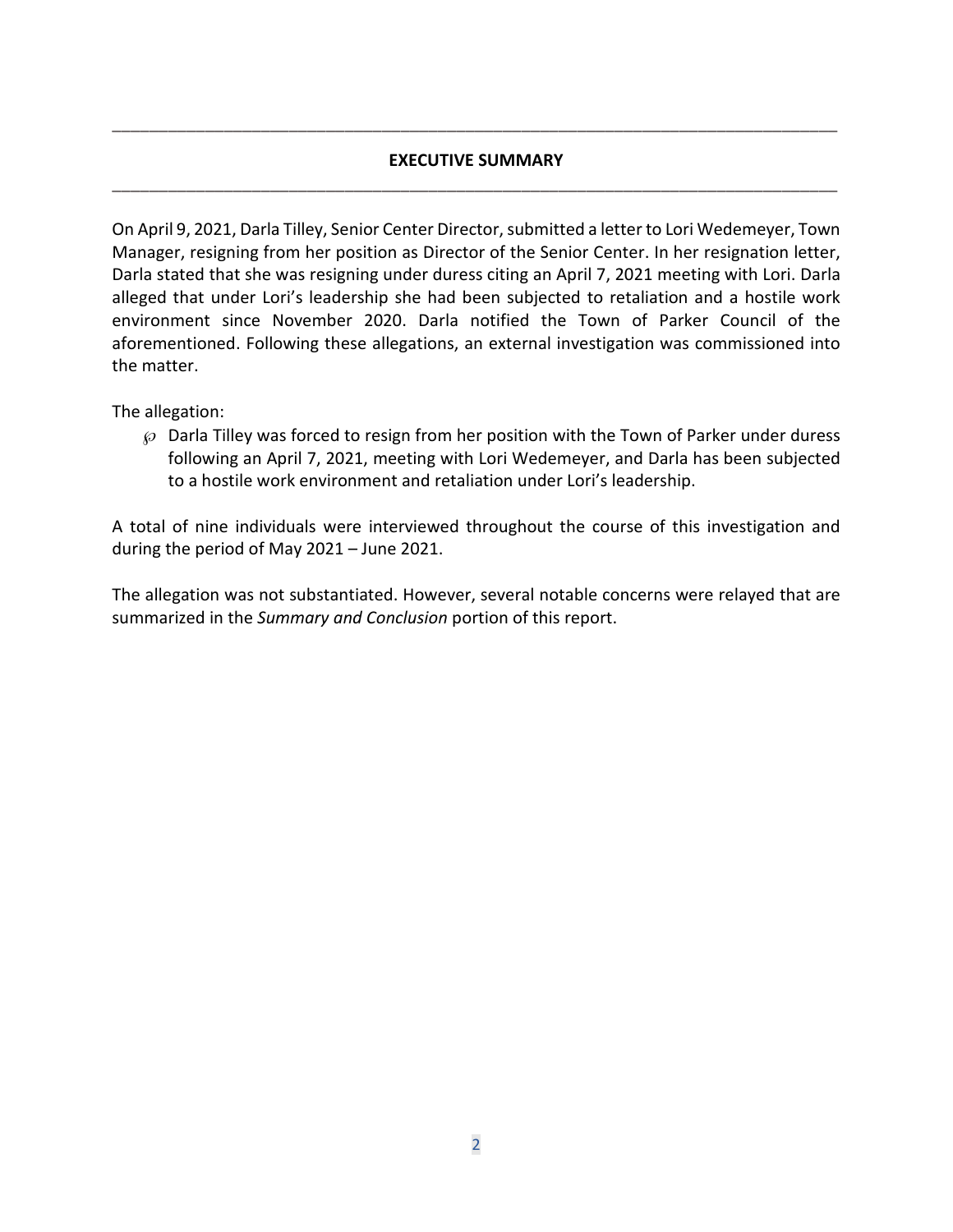#### **INTERVIEWS**

The following interviews were conducted by Lead Investigator, Lori Lindseth, telephonically or via video conferencing:

**\_\_\_\_\_\_\_\_\_\_\_\_\_\_\_\_\_\_\_\_\_\_\_\_\_\_\_\_\_\_\_\_\_\_\_\_\_\_\_\_\_\_\_\_\_\_\_\_\_\_\_\_\_\_\_\_\_\_\_\_\_\_\_\_\_\_\_\_\_\_\_\_\_\_\_\_\_\_**

- 1. Lori Wedemeyer, Town Manager (and de facto HR Manager), May 19, 2021, 2:00pm
- 5. Darla Tilley, Senior Center Director, May 27, 2021, 3:00pm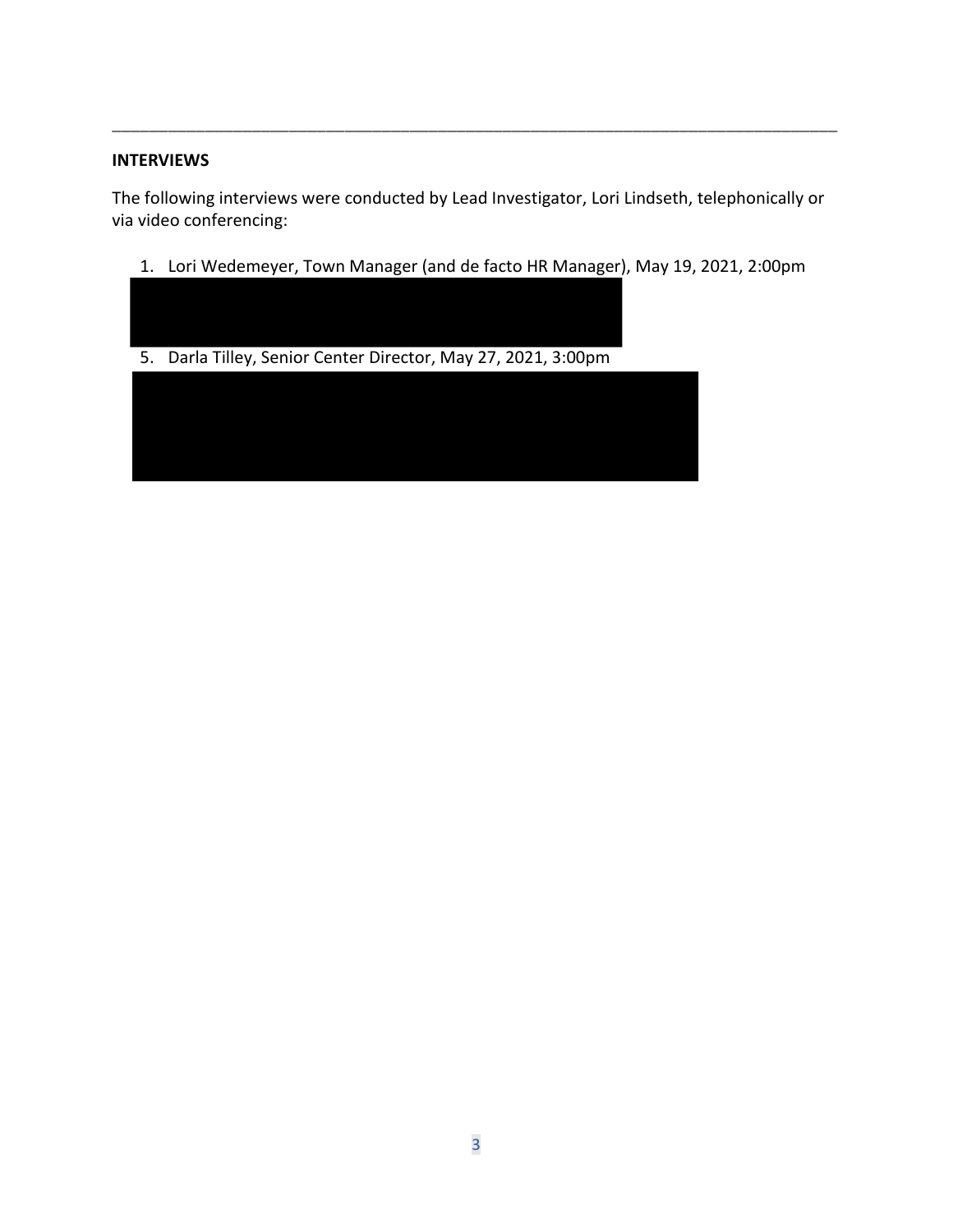#### **RELATED POLICIES**

Town of Parker Personnel Rules and Regulations, SECTION 2.1. ANTI-HARASSMENT POLICY

**\_\_\_\_\_\_\_\_\_\_\_\_\_\_\_\_\_\_\_\_\_\_\_\_\_\_\_\_\_\_\_\_\_\_\_\_\_\_\_\_\_\_\_\_\_\_\_\_\_\_\_\_\_\_\_\_\_\_\_\_\_\_\_\_\_\_\_\_\_\_\_\_\_\_\_\_\_\_**

"The Town of Parker will not tolerate harassment, whether by actions, word, jokes comments based on an individual's sex (with or without sexual conduct), race, color, religion, national origin, age, disability, pregnancy, or breast feeding, genetic information, veteran status, or any other legally protected characteristic, or protected activity (i.e., opposition to prohibited discrimination or participation in Town of Parker's complaint of investigation process). Such conduct has the purpose or effect of interfering with an individual's work performance or creating an intimidating, hostile of offensive working environment. The Town prohibits any form of retaliation against any employee for filing a complaint under this policy or for assisting in a complaint investigation."

Town of Parker Personnel Rules and Regulations, SECTION 13.2. STANDARDS OF CONDUCT

Town of Parker Personnel Rules and Regulations, SECTION 14.1 – DISCIPLINARY ACTION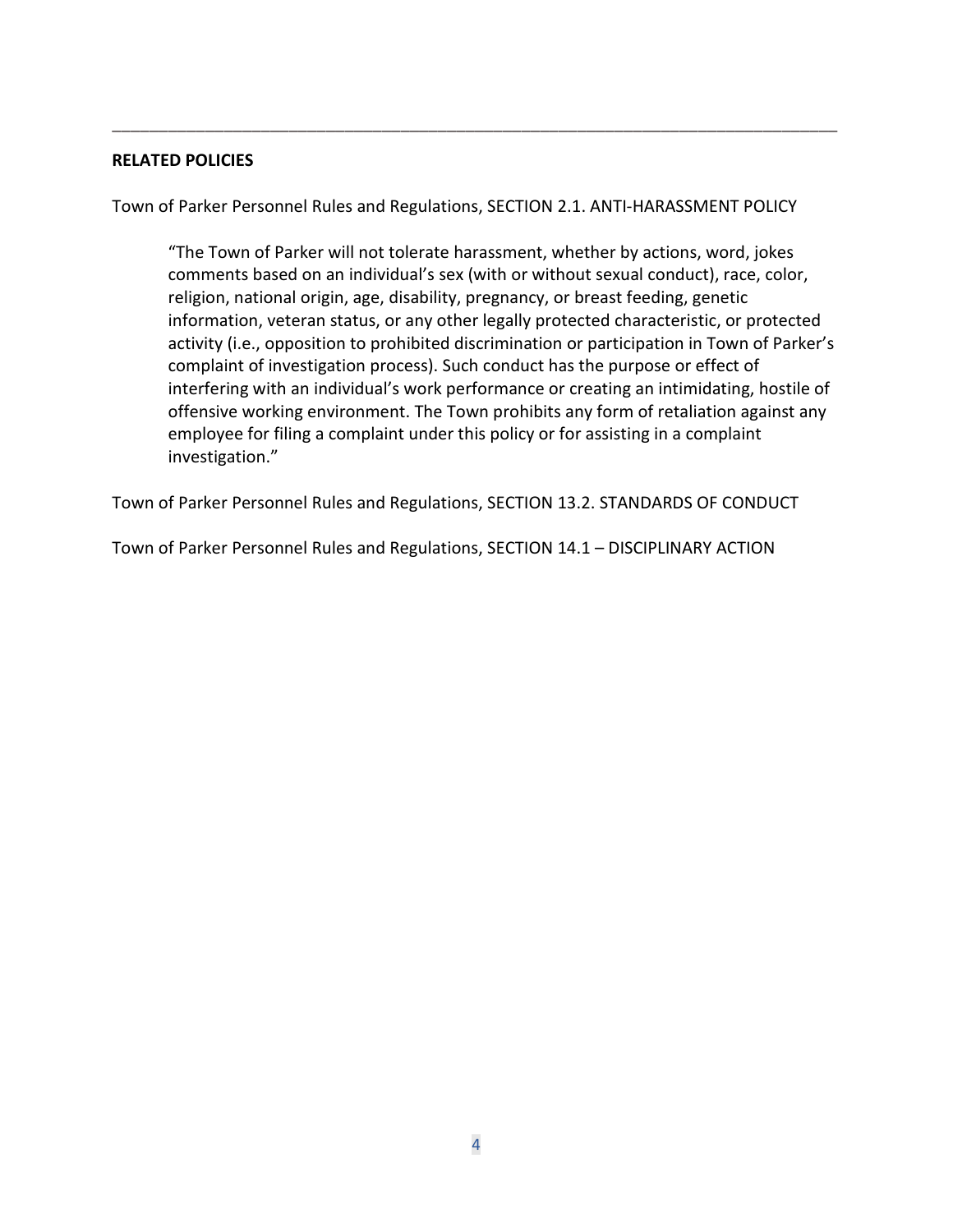# **ALLEGATION AND FINDINGS \_\_\_\_\_\_\_\_\_\_\_\_\_\_\_\_\_\_\_\_\_\_\_\_\_\_\_\_\_\_\_\_\_\_\_\_\_\_\_\_\_\_\_\_\_\_\_\_\_\_\_\_\_\_\_\_\_\_\_\_\_\_\_\_\_\_\_\_\_\_\_\_\_\_\_\_\_\_**

**\_\_\_\_\_\_\_\_\_\_\_\_\_\_\_\_\_\_\_\_\_\_\_\_\_\_\_\_\_\_\_\_\_\_\_\_\_\_\_\_\_\_\_\_\_\_\_\_\_\_\_\_\_\_\_\_\_\_\_\_\_\_\_\_\_\_\_\_\_\_\_\_\_\_\_\_\_\_**

**1. Darla Tilley, Senior Center Director, alleges that she was forced to resign from her position with the Town of Parker under duress following an April 7, 2021, meeting with Lori Wedemeyer, Town Manager. Darla claims that she has been subjected to a hostile work environment and retaliation by Lori.**

Darla stated that she has been bullied by Lori since November 2020. Prior to this, Darla indicated she and Lori had enjoyed a good relationship for the prior 21 years they worked together. Darla alleges that the hostile treatment which began in November 2020 ensued after Lori told her that she was upset with her because Darla never supported her.

Darla detailed the following incident in which she believes she was bullied and that contributed to a hostile work environment.

- $\wp$  In January 2020 Darla's assistant tested positive for COVID. Lori directed Darla to close the Senior Center and that everyone would need to be tested. Darla questioned this decision to which Lori responded by getting upset and saying, "do what you want". Darla also asked Lori to call the Health Department, but to her knowledge she did not.
	- o After staff tested negative for COVID, Lori directed Darla to reopen the Senior Center. Darla was told that she and the staff member who had previously tested positive could return to work as a set of the set of the set of the set of the set of the set of the set of the set of the set of the set of the set of the set of the set of the set of the set of the set of the set of the relayed to her by Lori. However, Darla received a phone call from the Health Department advising her that both she and the staff member needed to quarantine.
	- o Eventually later that evening, Lori advised Darla that she and her assistant could stay home to quarantine. Darla sent Lori an email in response, asking for next steps and indicating that she (Darla) wanted to speak with someone else. Lori told Darla she was overreacting and that she would not "get into a back and forth" with her. Darla stated that she felt "called out for every little thing" that happened in this particular situation as well as other matters. However, when she questioned Lori, she was told that nothing was wrong.

Lori denies creating a hostile environment or retaliating against Darla. Instead, she referenced a long history of problematic interactions Darla has had with staff as well as several complaints regarding Darla's behavior that have been received over the years. Until recently, those complaints remained largely unaddressed.

On April 2, 2021, Lori received formal letters of complaint regarding Darla's conduct from four separate employees:  $\blacksquare$ letters detailed behaviors the employees described as bullying and hostile. Lori updated Mayor Karen Bonds about the complaints. Lori had also held prior discussions with the Mayor regarding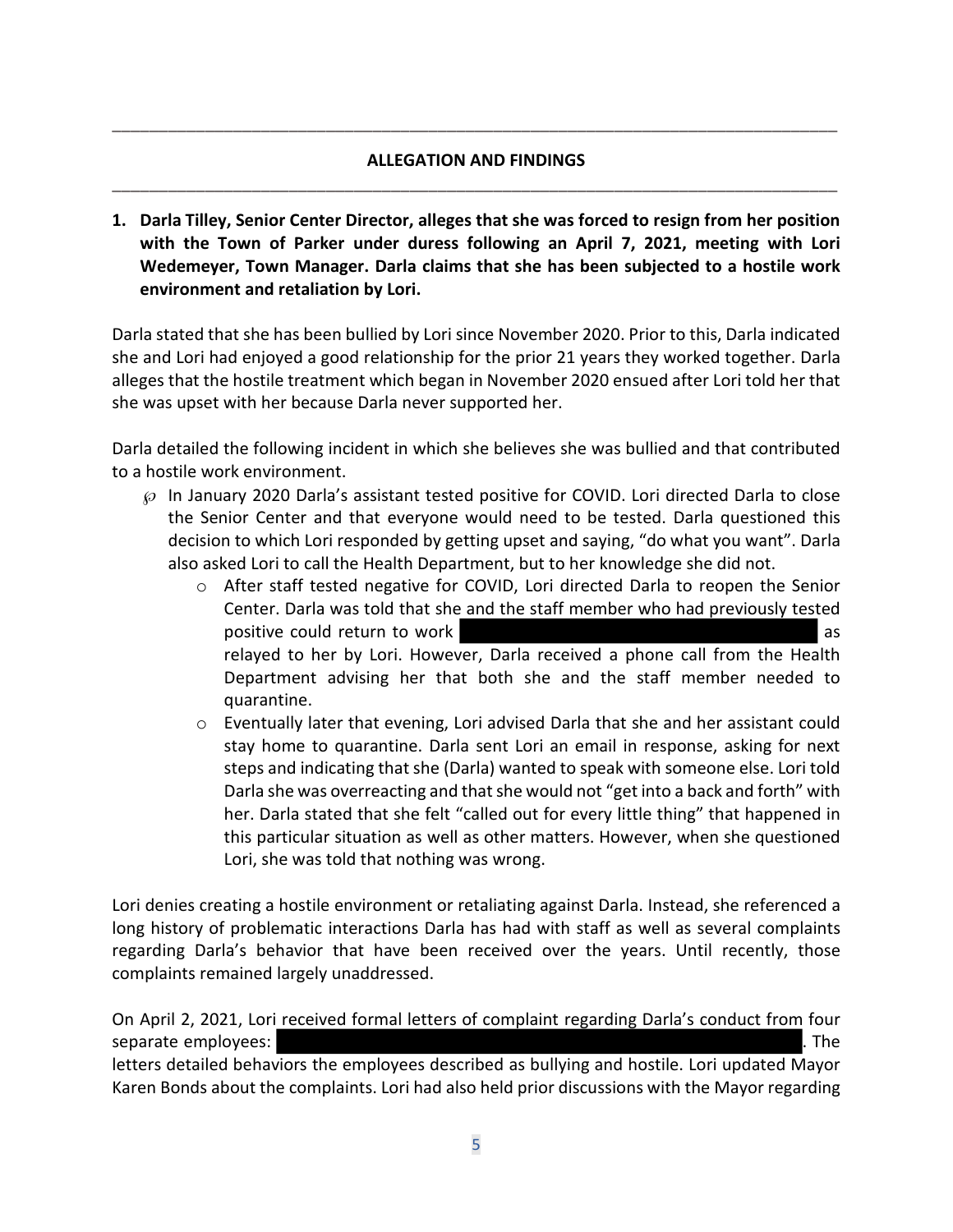Darla's conduct . Darla

.

was not placed on administrative leave though Lori later met with her on April 7, 2021 to discuss Darla's future and requested that she submit a succession plan. In attendance at that meeting was the Chief of Police, Michael Bailey,

Darla referenced the April 7, 2021 meeting in which she claimed Lori asked for her "exit plan". During this meeting, Lori informed Darla that she had received complaints regarding Darla's conduct and bullying behavior. Lori wanted to know what Darla's succession plan was and her timeline for vacating her position with the Town. Lori advised her that she would be reassigning Darla's job duties in the meantime. Lori stated that the Town could not continue to allow Darla's behavior. Lori also asked Darla to prepare a work transition plan and advised her that there would be a gradual transition of her duties. Lori asserted that she never told Darla to submit an exit plan. Though Lori did request a succession plan during the April 7, 2021 meeting, all managers had been previously asked to submit such a plan in January 2021.

Darla's understanding was that Lori was telling her to submit her resignation and implying that Darla had to do so or be involuntarily terminated. Lori attempted to clarify via email that she expected Darla to come up with a plan going forward that included transitioning her responsibilities to other staff. Lori also indicated there were serious issues regarding Darla's conduct that would no longer be tolerated by the Town. Lori believes that discussion of a succession plan and submission of a work transition plan during the April 7, 2021 meeting was interpreted by Darla as a request for an exit plan although Lori did not use those exact terms. Chief Bailey affirmed Lori's account of the meeting.

Out of all other individuals interviewed, one person aside from Darla referenced conduct by Lori that he perceived as hostile. provided examples in which he described Lori's behavior as hostile or negative, including:

- $\wp$  Denying request to meet with the Mayor about how an employee was allegedly being treated by Lori.
- $\wp$  Not providing with "further documentation" when he was counseled in writing regarding his performance.
- $\wp$  Sending an email admonishing him and copying several other employees.
- $\wp$  Allowing subordinate to bypass the chain of command to speak directly with Lori rather than go through him first.

All other individuals interviewed described incidents of Darla's behavior as inappropriate, hostile, and disruptive. None of them indicated witnessing or being subjected to behavior that was hostile, negative, or retaliatory from Lori. Instead, Darla's behavior was thematically mentioned as problematic. Additionally, at least two employees interviewed have placed restrictions on their interactions with Darla as a result of prior experiences. The refuses to meet with Darla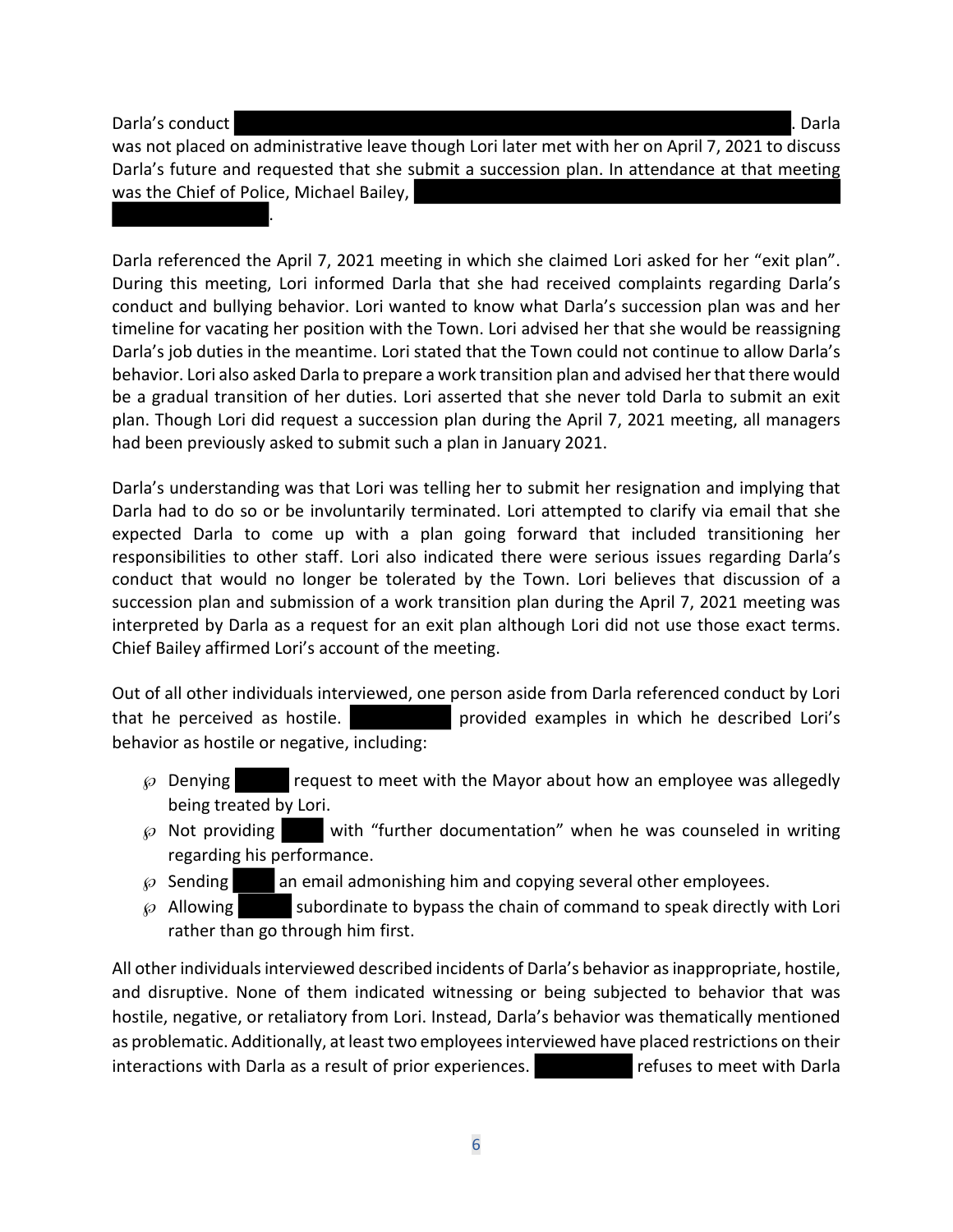behind closed doors while **refuses to interact with Darla unless it is in writing**, recorded, or witnessed.

Darla's behavior was described as:

- $\wp$  Frequently yelling at, demeaning, and berating others and using profanity profusely.
- $\wp$  Complaining about the work of others and harshly pointing out what she believed they had done incorrectly.
- $\wp$  Being "short" with people and making snide comments.
- $\wp$  Appearing at Council meetings under the influence of alcohol, drinking during work hours and smelling of alcohol.

Darla denies all accusations. Instead, she stated that any allegations regarding bullying levied against her came from the hostile environment created by Lori.

**THE ALLEGATION THAT DARLA TILLEY WAS FORCED TO RESIGN FROM HER POSITION WITH THE TOWN OF PARKER UNDER DURESS FOLLOWING AN APRIL 7, 2021, MEETING WITH LORI WEDEMEYER AND THAT SHE HAS BEEN SUBJECTED TO A HOSTILE WORK ENVIRONMENT AND RETALIATION BY LORI WEDEMEYER IS: NOT SUBSTANTIATED.**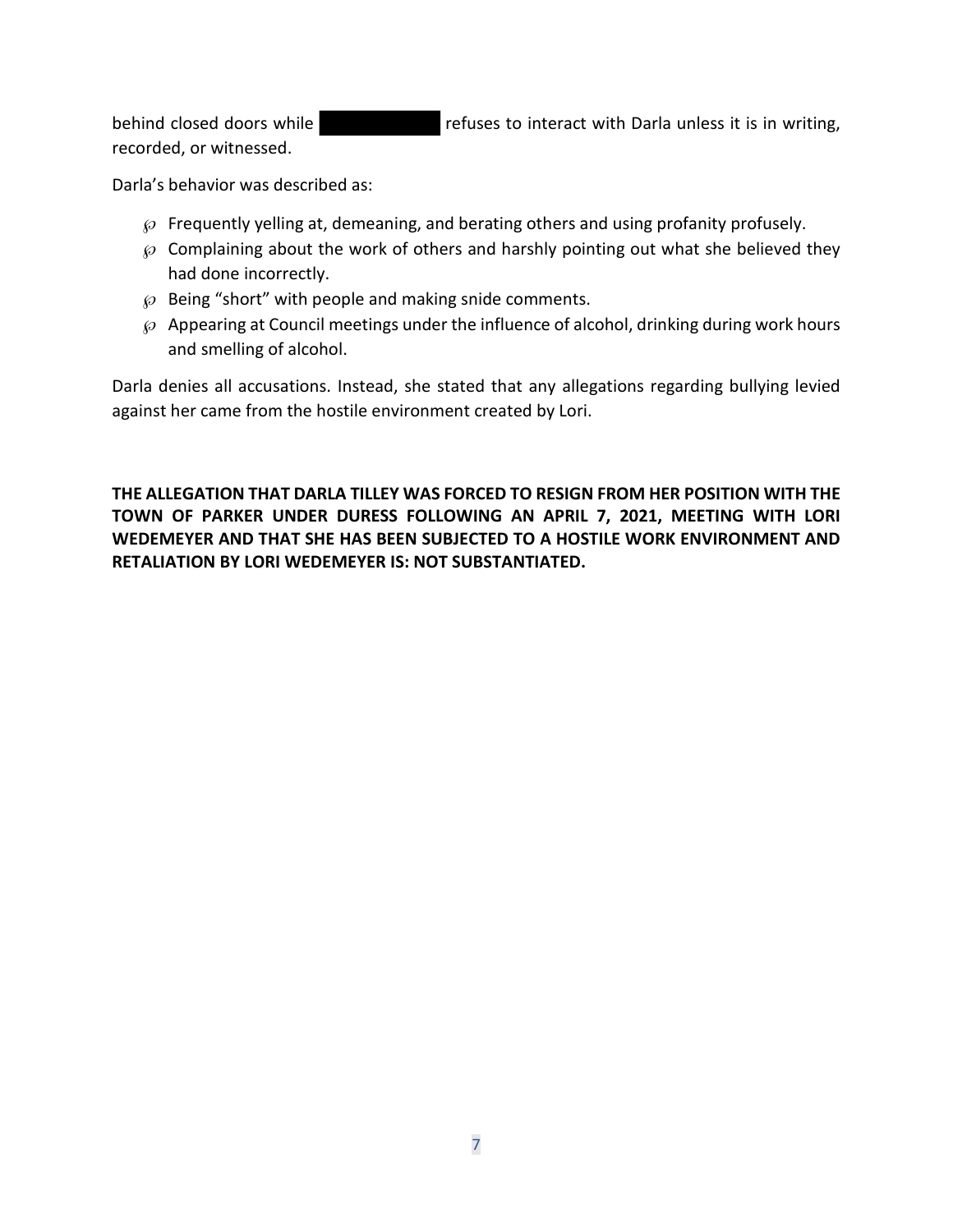## **SUMMARY AND CONCLUSION \_\_\_\_\_\_\_\_\_\_\_\_\_\_\_\_\_\_\_\_\_\_\_\_\_\_\_\_\_\_\_\_\_\_\_\_\_\_\_\_\_\_\_\_\_\_\_\_\_\_\_\_\_\_\_\_\_\_\_\_\_\_\_\_\_\_\_\_\_\_\_\_\_\_\_\_\_\_**

**\_\_\_\_\_\_\_\_\_\_\_\_\_\_\_\_\_\_\_\_\_\_\_\_\_\_\_\_\_\_\_\_\_\_\_\_\_\_\_\_\_\_\_\_\_\_\_\_\_\_\_\_\_\_\_\_\_\_\_\_\_\_\_\_\_\_\_\_\_\_\_\_\_\_\_\_\_\_**

This investigation did not support the claim that Lori engaged in behavior that created a hostile work environment. A hostile work environment involves behaviors that are pervasive, severe, persistent, and disruptive to the alleged victim's work. While the investigation finds that Lori's interactions were at times abrupt or reactionary, they were neither bullying nor did they create a hostile work environment. While Darla believes any allegations made against her have come from Lori, none of the individuals interviewed or who submitted complaints about Darla's behavior indicated that they were coerced or directed to submit such complaints. Though did complain about a few of his interactions with Lori, they did not indicate a pattern of

behavior from Lori; and when examined in isolation were not severe or disruptive. Additionally, they were not corroborated by others.

Findings also did not support the allegation that Lori engaged in behavior that was retaliatory toward Darla. Retaliation occurs when employers treat applicants, employees or former employees, or people closely associated with these individuals, less favorably for reporting discrimination; participating in a discrimination investigation or lawsuit, or opposing discrimination (for example, threatening to file a charge or complaint of discrimination). Retaliation may also occur when an employer takes an adverse action against an employee for engaging in those activities, which are protected under the law. Darla did not engage in such activity and as such there was no action that was taken "in response".

Based on the number of employee complaints, the nature of the interactions and comments described by multiple interviewees, and despite Darla's denial, it is more likely true than untrue that Darla's behavior and comments were bullying in nature and created a very poor working environment for others. As such, it was appropriate for Lori, on behalf of the Town in her capacity as Town Manager and head of HR, to take action that would address the conduct.

As both Town Manager and de facto HR Manager, Lori was responsible for addressing concerns about Darla's behavior within the context of the Town Personnel Rules and Regulations. It does not appear that any action was taken until April 2021 when the issues that had reportedly been occurring for years came to a head. Given the strong indication that Darla's behavior toward staff was bullying (and in violation of the personnel rules governing standards of conduct for Town employees) Lori was correct in her attempt to take action in response to the rise in complaints. However, the approach taken was not fully consistent with the guidelines for addressing conduct violations as described in the Town Personnel Rules and Regulations, Section 14 – Disciplinary Action. This section of the policy indicates disciplinary actions may include a verbal reprimand, written reprimand, disciplinary probation, reduction of pay up to 5%, suspension, demotion and dismissal. Dismissals require "good cause as described in the standards of conduct" and a pretermination hearing for non-probationary status employees as a matter of due process.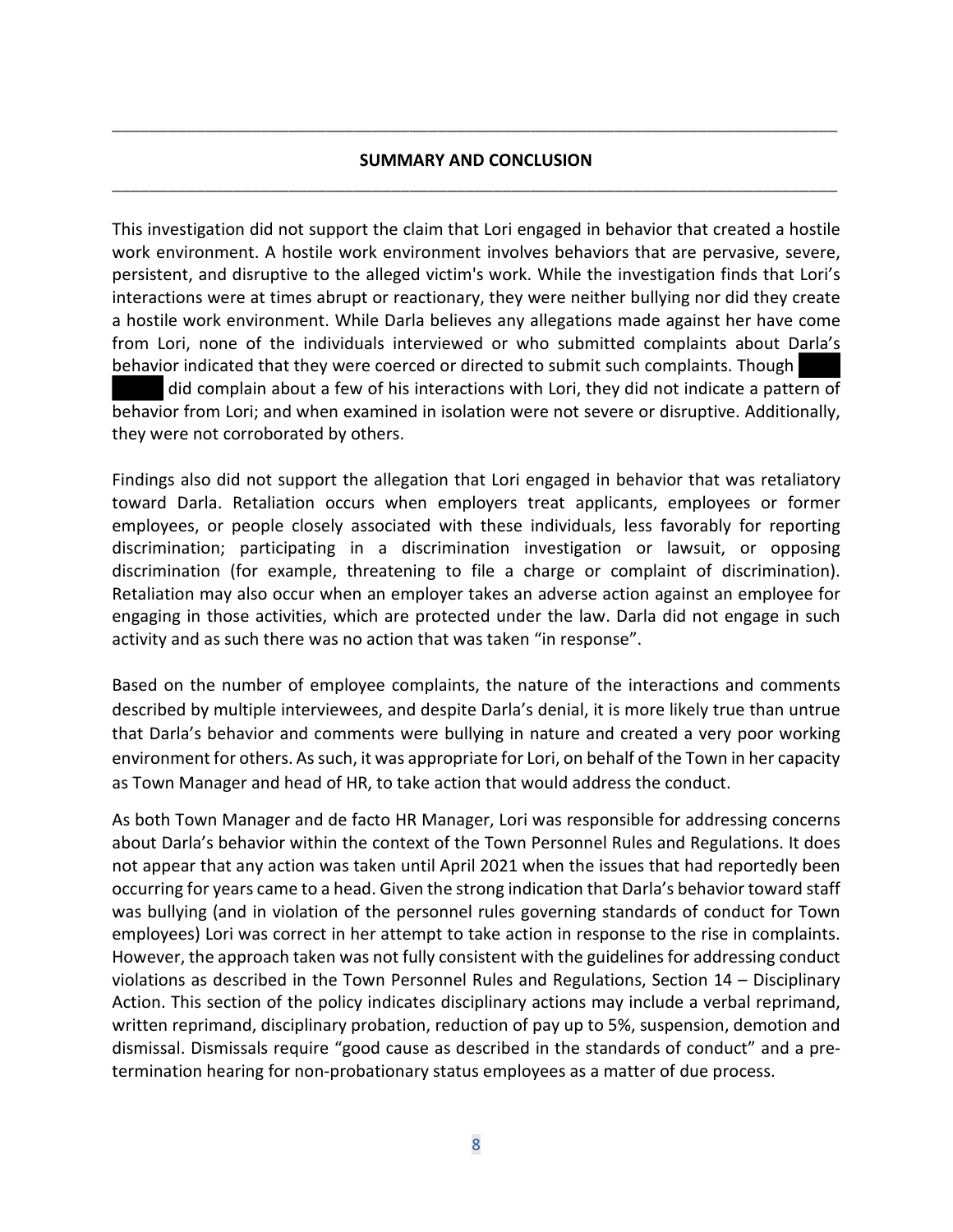Town Personnel Rules and Regulations, Section 13 – Standards of Conduct lists the inappropriate and unacceptable behaviors for Town employees, including "abusiveness in attitude, language or conduct to the public, or fellow employees." Per this policy, engaging in such behavior would most likely result in coaching, feedback, or disciplinary action up to and including termination.

While Darla's conduct had very likely risen to the level of termination, that process was not initiated. If it was the intent for Darla to begin her transition plan to exit the organization due to her conduct as conveyed during the April 7, 2021 meeting, the Town's Personnel Rules and Regulations, Section 14 – Disciplinary Action should have been followed either by engaging in the progressive steps outlined in the policy or initiating the pre-termination hearing. These progressive steps were not taken to address Darla's historically reported poor behavior, or to notify her that complaints had been filed prior to the April 7, 2021 meeting. Despite Lori not using the term "exit plan" during that meeting, the combination of asking her for a succession plan, advising her that her duties would be redistributed or transitioned to others, and conveying that the Town would no longer tolerate her behavior led to Darla's reasonable interpretation that she would be terminated from her employment either voluntarily or involuntarily.

The absence of an expert HR resource in this matter; or a resource with expertise in handling sensitive HR issues or employee relations matters places the Town at a disadvantage in its ability to expeditiously and correctly address situations that arise within the workforce. The lack of a clear separation of duties between the Town Manager role and the HR Manager role does a disservice to both Town employees and the Manager. Both should be properly supported with the professional HR expertise critical to most effectively address and resolve issues that will undoubtedly arise.

### Additional Items of Note Outside of Investigative Scope

In addition to the complaints regarding Darla's conduct and behavior toward other employees, two individuals interviewed described Darla's questionable financial management activities, including unsubmitted invoices and purchase orders. This was reported to Council in one of the letters of complaint submitted in early April 2021. It was also reported that Darla received a small mobile home from a client of the Senior Center after the client passed away and that Darla later sold the mobile home. If true, this would be in violation of the Town's gifting policy – Section 2., Improper Conduct (j) Gifts and Favors, which indicates that it is improper to accept any "money or gift in addition to regular compensation due an employee, whether in the form of service, loan, thing or promise, from any person who to his/her knowledge is interested directly or indirectly in any manner whatsoever in business dealings with the Town or granting in the termination of his/her duties any improper favor, services or thing of value."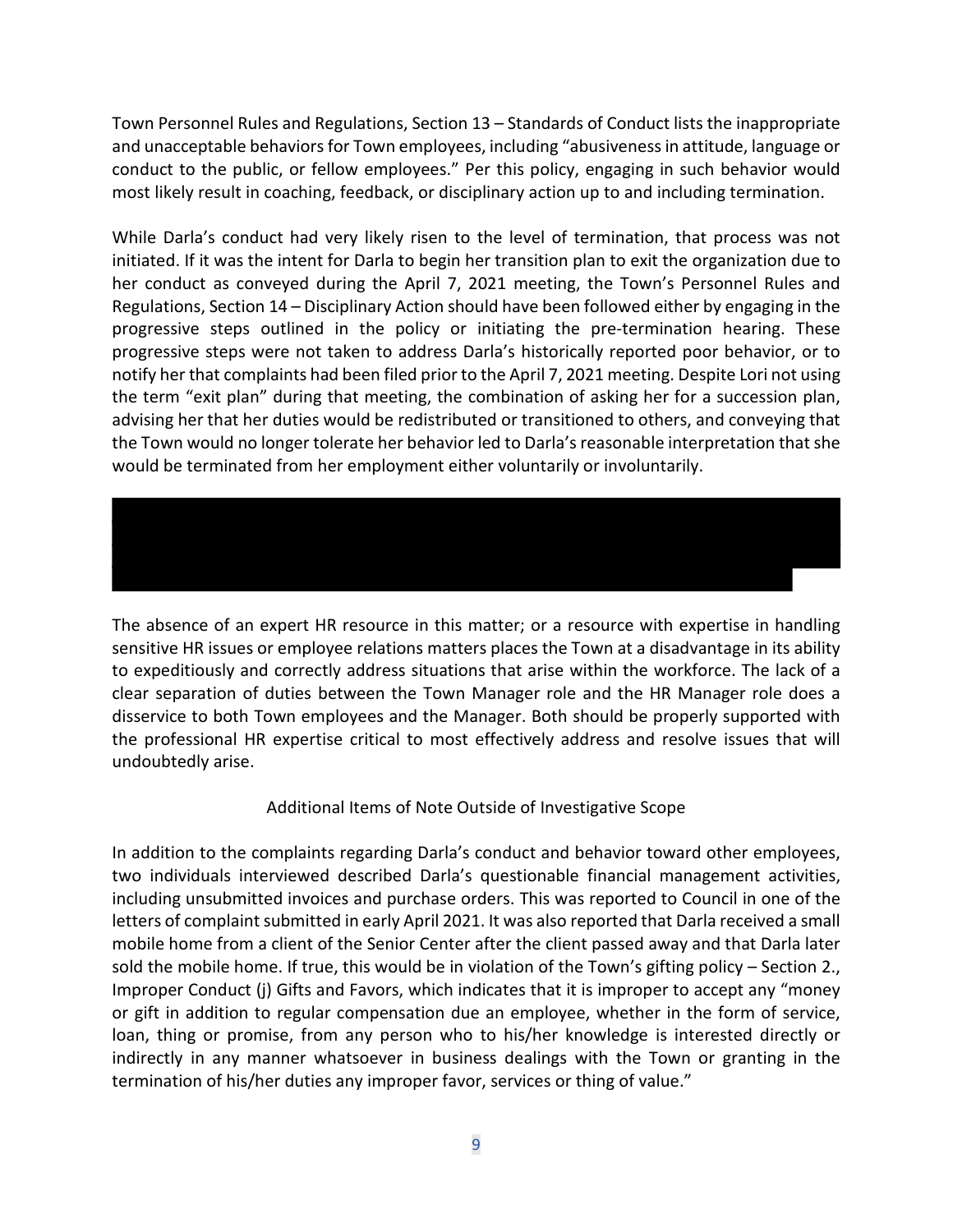Two final themes surfaced throughout the course of the investigative process. They are:

- $\wp$  The manner in which employees communicate with and interact among themselves and with the Town Council is divisive. Specifically, yelling, screaming, and the use of profanity was described regularly as a typical or routine form of communication within the Town. This style of communication has reportedly led to distrust and morale issues among Town employees and Town Council members.
- $\wp$  Numerous specific complaints surfaced regarding  $\Box$ including negative public comments and inferences to and about Town employees both verbally and via social media (Facebook).